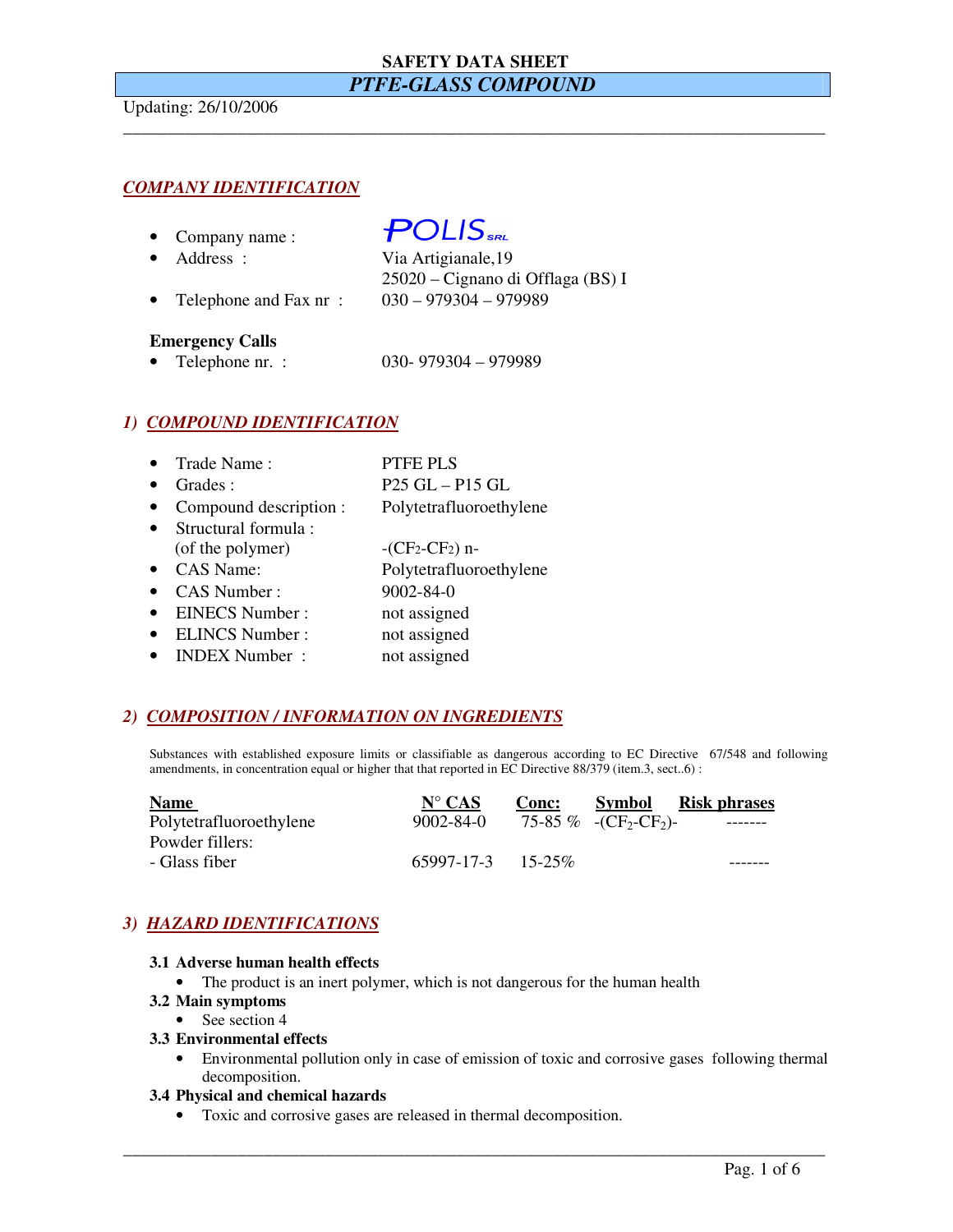# **SAFETY DATA SHEET**

# *PTFE-GLASS COMPOUND*

\_\_\_\_\_\_\_\_\_\_\_\_\_\_\_\_\_\_\_\_\_\_\_\_\_\_\_\_\_\_\_\_\_\_\_\_\_\_\_\_\_\_\_\_\_\_\_\_\_\_\_\_\_\_\_\_\_\_\_\_\_\_\_\_\_\_\_\_\_\_\_\_\_\_\_\_\_\_\_\_

Updating: 26/10/2006

# *4) FIRST-AID MEASURES*

# **4.1 Symptomatology following exposure to products of thermal decomposition**  • Inhalation Headache, short breathing, cough, chills and fever, tachycardia. • Eye contact Redness, irritation, burns • Skin contact Redness, irritation, burns **4.2 First Aid Measures in case of exposure to gases from thermal decomposition**  • Inhalation Move immediately affected person to fresh air. Seek medical attention immediately. If not breathing, supply artificial respiration, preferably mouth to mouth. In case of difficult breathing, give oxygen. The symptoms by inhalation of thermal decomposition products do not occur until several hours after exposure. Keep the affected person under medical observation for at least 48 hours. A timely medical attention is absolutely required. Eye contact Flush immediately and copiously with water for at least 15 minutes, retracting eyelids often. Seek medical attention in case burns continues. **.** Skin contact Wash immediately with water and soap (pay particular attention to flushing skin under nails). Seek medical attention in case burns continues.

# *5) FIRE FIGHTING MEASURES*

### **5.1 Specific hazards**

- The product is neither flammable nor explosive.
- In the event of fire, corrosive and toxic gases from thermal decomposition may be formed.

### **5.2 Specific methods**

- In case of surrounding fire, if possible, remove the containers in a safety place. To do only if in safe conditions (safety distance from the flames and staying upwind)
- In case of impending fire, keep containers cool by spraying with water.

### **5.3 Extinguishing media**

• Water (spray, fog, stream), CO2, chemicals in powder or foam.

### **5.4 Protection of fire-fighters**

- Self contained breathing apparatus.
- Full anti-acid clothing

# *6) ACCIDENTAL RELEASE MEASURES*

### **6.1 Personal precautions**

- Keep away from hot surfaces and flames.
- Stop the release as soon as possible, in safe conditions.

### **6.2 Environmental precautions**

• Avoid uncontrolled discharge of the product in the soil and underground waters.

### **6.3 Methods for cleaning up**

• Sweep and scoop out the released material, collecting it in suitable container for re-use or disposal according to applicable regulations.

\_\_\_\_\_\_\_\_\_\_\_\_\_\_\_\_\_\_\_\_\_\_\_\_\_\_\_\_\_\_\_\_\_\_\_\_\_\_\_\_\_\_\_\_\_\_\_\_\_\_\_\_\_\_\_\_\_\_\_\_\_\_\_\_\_\_\_\_\_\_\_\_\_\_\_\_\_\_\_\_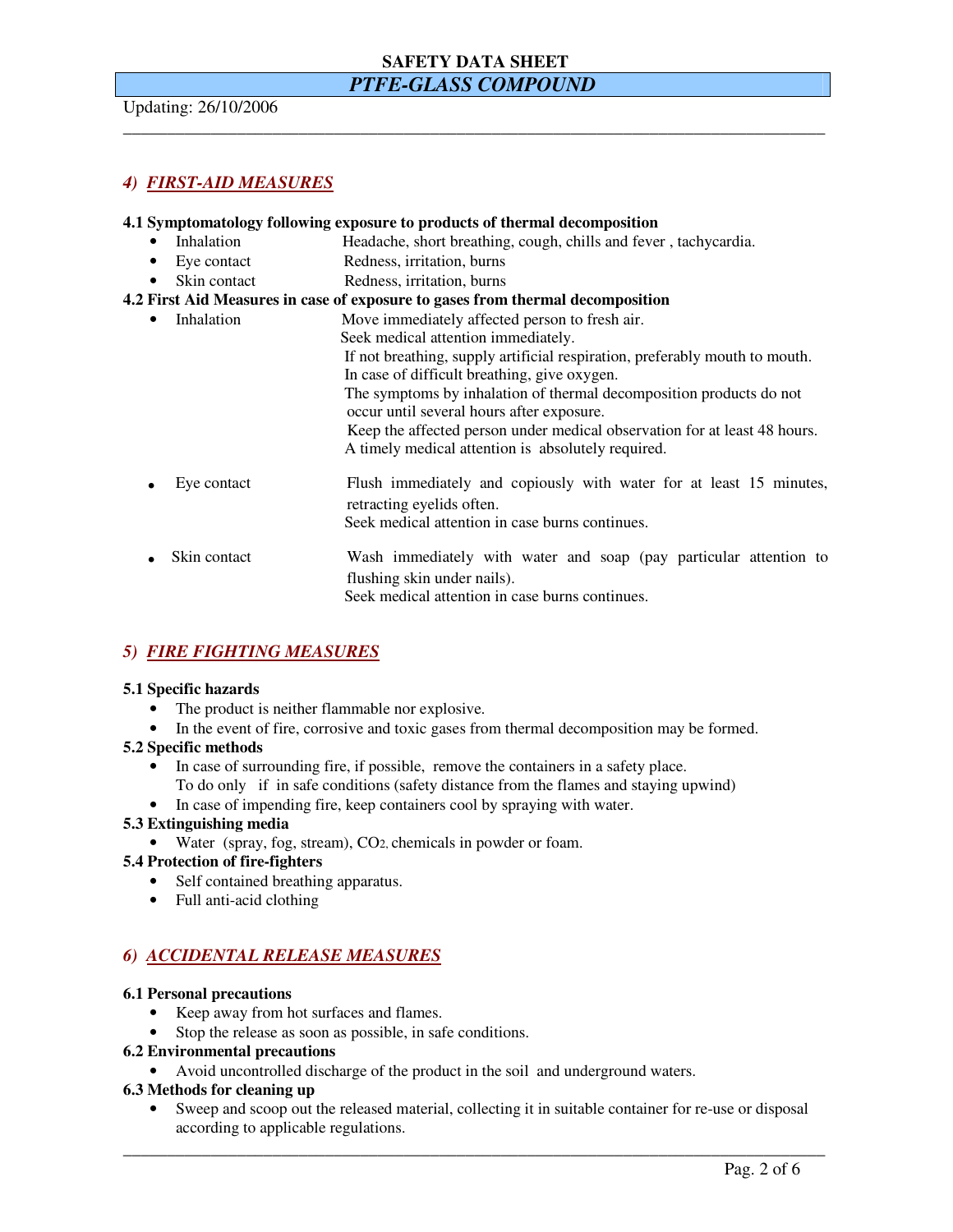# **SAFETY DATA SHEET**

# *PTFE-GLASS COMPOUND*

\_\_\_\_\_\_\_\_\_\_\_\_\_\_\_\_\_\_\_\_\_\_\_\_\_\_\_\_\_\_\_\_\_\_\_\_\_\_\_\_\_\_\_\_\_\_\_\_\_\_\_\_\_\_\_\_\_\_\_\_\_\_\_\_\_\_\_\_\_\_\_\_\_\_\_\_\_\_\_\_

Updating: 26/10/2006

# *7) HANDLING AND STORAGE*

### **7.1** *HANDLING*

#### **7.1.1 Precautions**

- Wear suitable protective clothing (see par. 8)
- Avoid processing above decomposition temperature without adequate ventilation.
- Keep attention that particles of products coming from hands or from garments will not become in contact with materials or substances that could be burnt. (ex. cigarettes, tobacco)
- Clean facilities (pipe, vessels) before any discontinuous operations.

#### **7.1.2 Security measures**

In working areas where the materials are handled at temperatures higher than  $350^{\circ}$ C appropriate exhaust ventilation and smoke down bringing are required .

### **7.2** *STORAGE*

### **7.2.1 Storage conditions**

- Keep away from sparks and flames , hot surfaces and inflammable materials .
- Do not store near incompatible materials. (see par. 10).

#### **7.2.2 Packing**

• Polythene bags placed in cardboard boxes or plastic drums .

# *8) EXPOSURE CONTROLS / PERSONAL PROTECTION*

| 8.1 Exposure limits        | <b>ACGIH 2003</b>  |                    |       |  |
|----------------------------|--------------------|--------------------|-------|--|
| Total dust                 | <b>TLV/TWA</b>     | $10$ mg/mc         |       |  |
| $\bullet$ HF               | <b>TLV/CEILING</b> | $2,6$ mg/mc        | 3 ppm |  |
| $\bullet$ COF <sub>2</sub> | <b>TLV/STEL</b>    | $13.5$ mg/mc       | 5 ppm |  |
| $\bullet$ Glass fiber      | <b>TLV/ACGIH</b>   | $10 \text{ mg/mc}$ |       |  |

#### **8.2 Technical measures**

• Adequate local exhaust ventilation is required in case of high temperature processing

#### **8.3** *PERSONAL PROTECTIVE EQUIPMENT*

### **8.3.1 Respiratory protection**

• Dust safety masks, self-contained breathing apparatus in case of fire

#### **8.3.2 Hand protection**

• Latex gloves or similars

#### **8.3.3 Eye and body Protection**

• In case of high dust concentration wear safety goggles and appropriate worksuits/overalls.

\_\_\_\_\_\_\_\_\_\_\_\_\_\_\_\_\_\_\_\_\_\_\_\_\_\_\_\_\_\_\_\_\_\_\_\_\_\_\_\_\_\_\_\_\_\_\_\_\_\_\_\_\_\_\_\_\_\_\_\_\_\_\_\_\_\_\_\_\_\_\_\_\_\_\_\_\_\_\_\_

#### **8.3.4 Measures**

• Do not eat, drink or smoke while handling the product.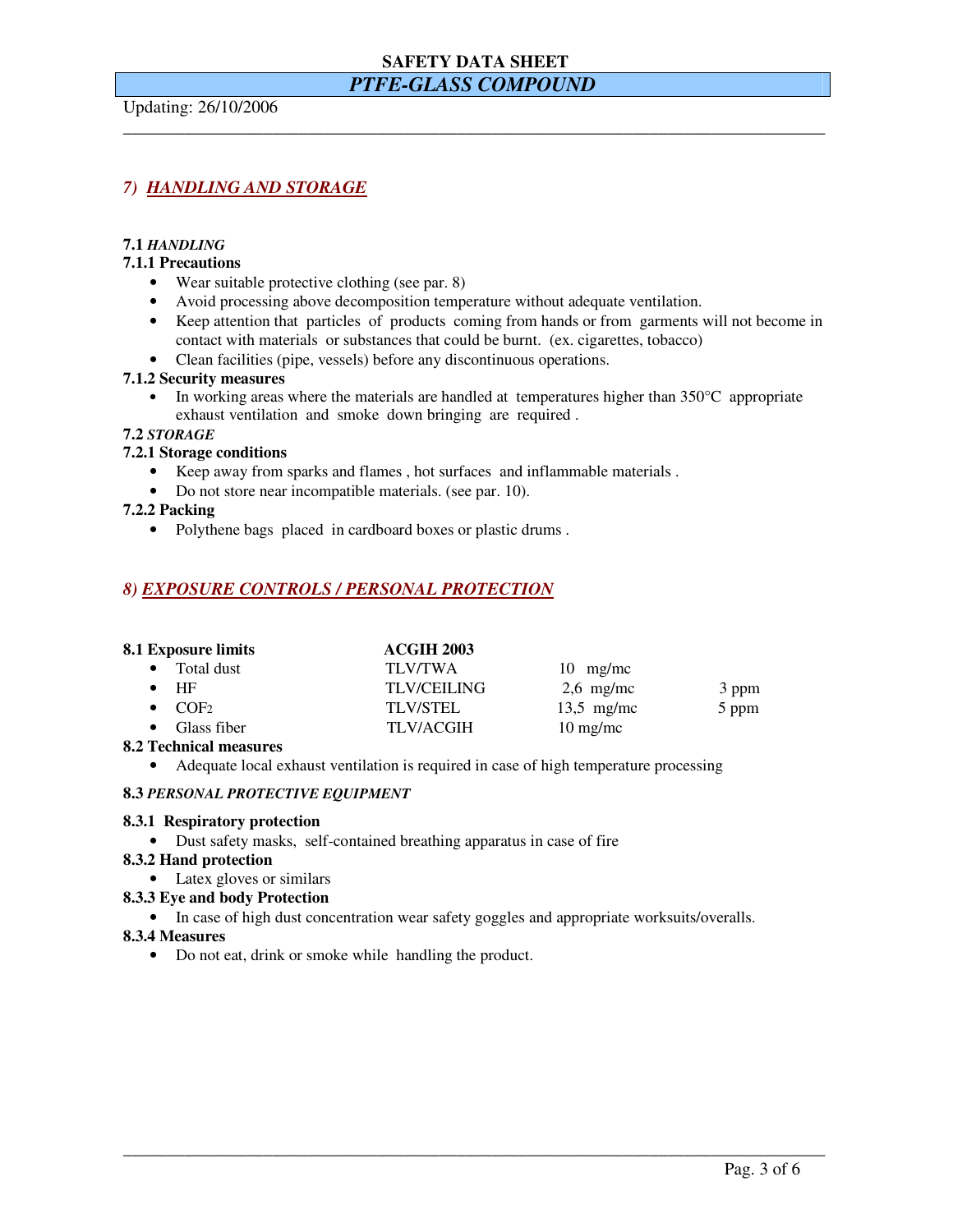# **SAFETY DATA SHEET**  *PTFE-GLASS COMPOUND*

\_\_\_\_\_\_\_\_\_\_\_\_\_\_\_\_\_\_\_\_\_\_\_\_\_\_\_\_\_\_\_\_\_\_\_\_\_\_\_\_\_\_\_\_\_\_\_\_\_\_\_\_\_\_\_\_\_\_\_\_\_\_\_\_\_\_\_\_\_\_\_\_\_\_\_\_\_\_\_\_

Updating: 26/10/2006

# *9) PHYSICAL AND CHEMICAL PROPERTIES*

|  | Physical state | solid |
|--|----------------|-------|
|--|----------------|-------|

- Odour odourless
- Colour characteristic
- Bulk Density (see Polis Technical Data Sheets)
- Melting point  $327 \div 335$  °C
- Decomposition temperature  $> 350 °C$
- Autoignition temperature 575 ° C
- Ph not applicable
- Boiling point not applicable
- Flash point not flammable
- Explosion properties not explosive
- Oxidising properties not oxidiser
- Vapour pressure not applicable
- Vapour density not applicable
- Solubility in water not soluble
- Solubility in organic solvents not soluble
- *10) STABILITY AND REACTIVITY*

#### **10.1 Stability**

• The product is stable in normal condition of use and storage.

#### **10.2 Conditions to avoid**

- Avoid heating the product above a temperature of  $350 °C$  in absence of adequate protective measures
- Avoid contact with sparks and flames , hot surfaces and inflammable materials

#### **10.3 Materials to avoid**

• Avoid contact with alkaline metals and Fluorine under pressure.

#### **10.4 Hazardous decomposition products:**

• Toxic and corrosive vapour-steam(hydrogen fluoride, carbonyl fluoride, tetrafluoroethylene, hexafluoropropane and perfluoroisobutane).

\_\_\_\_\_\_\_\_\_\_\_\_\_\_\_\_\_\_\_\_\_\_\_\_\_\_\_\_\_\_\_\_\_\_\_\_\_\_\_\_\_\_\_\_\_\_\_\_\_\_\_\_\_\_\_\_\_\_\_\_\_\_\_\_\_\_\_\_\_\_\_\_\_\_\_\_\_\_\_\_

• The temperature level influences directly the thermal combustion products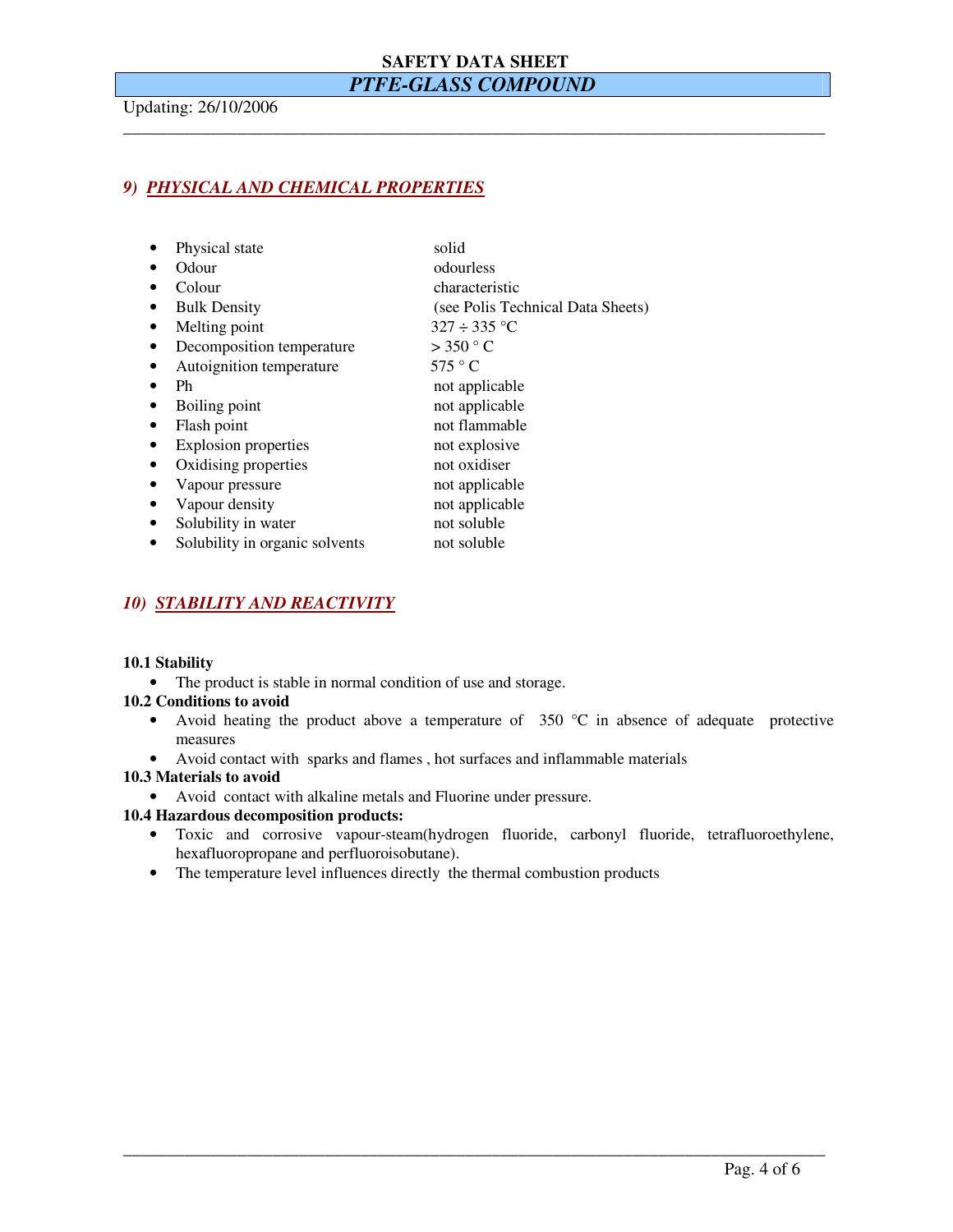# **SAFETY DATA SHEET**

# *PTFE-GLASS COMPOUND*

\_\_\_\_\_\_\_\_\_\_\_\_\_\_\_\_\_\_\_\_\_\_\_\_\_\_\_\_\_\_\_\_\_\_\_\_\_\_\_\_\_\_\_\_\_\_\_\_\_\_\_\_\_\_\_\_\_\_\_\_\_\_\_\_\_\_\_\_\_\_\_\_\_\_\_\_\_\_\_\_

Updating: 26/10/2006

# *11) TOXICOLOGICAL INFORMATION*

#### **11.1 Penetration routes**

• Inhalation of toxic vapours or dust ingestion

#### **11.2 Adverse effects for the Human Health**

- Delayed and/or immediate effects after short and/or prolonged exposure:.
- Acute toxicity: Health injuries are not known or expected under normal use. The thermal decomposition vapours of fluorinated polymers may cause Polymer fume fever with influenza-like symptoms (headache, tremors, sweating, high temperature), especially when smoking contaminated tobacco; danger of serious damage to health by prolonged exposure.
- Chronic toxicity No data available in normal industrial documentation
- Local effects May cause irritation to the eyes or skin due to mechanical effects Decomposition products may cause severe burns on skin, eyes and mucousae.
	- Sensitisation No data available
- Carcinogenicity IARC Evaluation : Group 3 (the agent is not classifiable as to its carcinogenicity to humans)
- Mutagenicity and Reproduction toxicity: The product is not listed as potential mutagenic agent by National and International Agencies or Competent Authorities.

\_\_\_\_\_\_\_\_\_\_\_\_\_\_\_\_\_\_\_\_\_\_\_\_\_\_\_\_\_\_\_\_\_\_\_\_\_\_\_\_\_\_\_\_\_\_\_\_\_\_\_\_\_\_\_\_\_\_\_\_\_\_\_\_\_\_\_\_\_\_\_\_\_\_\_\_\_\_\_\_

#### **11.3 Experimental toxicological data (on animals)**

| $\bullet$ LC <sub>50</sub> – inhalation | $3500 \text{ mg/m}^3$ (30 min.)                              | Species : rat |
|-----------------------------------------|--------------------------------------------------------------|---------------|
|                                         | (referred to pyrolysis products of PTFE at 625 °C)           |               |
| • $LC_{50}$ – inhalation                | $2700 \text{ mg/m}^3$ (5 min.)                               | Species : rat |
|                                         | (referred to pyrolysis products of PTFE at $800 \degree C$ ) |               |

# *12) ECOLOGICAL INFORMATION*

#### **12.1 Environmental effects**

- Mobility and bioaccumulation: no data available
- Persistence: no data available
- Degradability: no data available
- Ecotoxicity: no data available

#### **12.2 Evaluation**

• Avoid polluting the environment